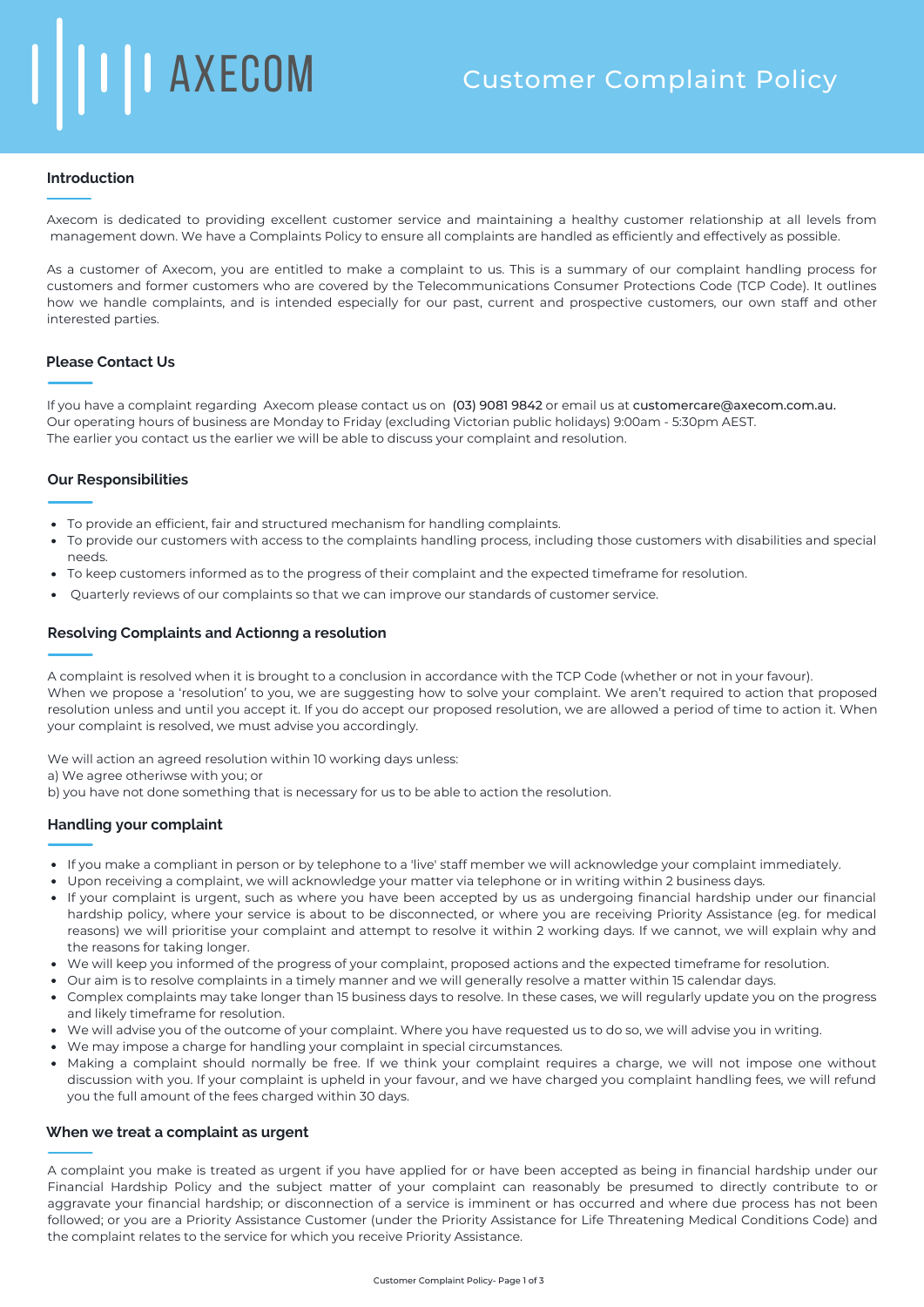## **Step 1**

If you have a complaint regarding any aspect of your account or dealings with Axecom, we urge you to telephone our customer service department in the first instance. Our objective is to resolve the vast majority of enquiries or complaints during your first contact.

You will be charged at a local call rate. If you prefer to put your complaint in writing, we will respond to your email1 and will confirm any details in writing if you request us to do so within the timeframe outlined above.

If required, you can appoint an authorised representative or an advocate to interact with us on your behalf. Please see our website for the procedure and form to appoint an authorised representative or advocate. When you discuss your complaint with Axecom we can assist you to clarify and formulate the complaint.

You can also make a complaint using any of the other contact methods on our website, or please ask us if there is any other method you would like to use to submit a complaint.

## **Step 2**

Complaints made to Axecom are overseen by our customer service management. After a complaint is made, if it is not immediately resolved, we may need to investigate. This process may take 15 Business Days, or longer (in which case we will update you with a reason for the delay and the expected timeframe).

INTERNAL ESCALATION: If you are not satisfied with the response tendered to you, you may ask the customer service management to escalate your complaint to senior management directly. If so, we will make a senior management representative available to address the complaint as soon as possible (depending on availability).

# **Step 3**

When your complaint is resolved, we will confirm this with you within 10 business days.

Credit management action suspended

We will not take credit management action over a disputed amount if you have made a complaint and we know:

(a) it has not been resolved to your satisfaction; and

(b) it is being investigated by us or the TIO or some other recognized third party.

Legal action delayed

We will not start legal proceedings over a matter that has been subject to a complaint:

(a) while we are handling the complaint internally; or

(b) within seven working days after we advise you of the outcome of the complaint.

If your complaint is not resolved to your satisfaction by Axecom, and depending on the nature of your complaint, you may refer your complaint to the following outside bodies:

### **TIO- Telecommunication Industry Ombudsman**

The Telecommunications Industry Ombudsman ("TIO") is an alternative dispute resolution scheme for residential and small business consumers in respect of disputes. The TIO can assist you if you have been unable to resolve your complaint with your phone or internet company directly.

The TIO seeks the co-operation of BOTH parties through an alternative dispute resolution process to achieve an outcome that is fair and reasonable. To lodge a complaint with the TlO you can visit http://www.tio.com.au/ or call 1800 062 058.

#### What kind of complaints can the TIO deal with?

The TIO deals with complaints about telecommunications services. Some of these include billing problems, telephone faults, poor customer service, mobile phone contract problems and Internet access difficulties.

#### When should I go to the TIO?

If you have a complaint about your phone or internet, the first step you should take is to contact us and try and resolve it directly. Usually the problem can be resolved at this stage. However, if you are unhappy with the resolution of the problem, you can make a complaint to the TIO. The TIO service is free. There is no charge to have a complaint investigated by the TIO.

## How do I contact the TIO?

If you don't speak English, you can call the Commonwealth Government's Translating and Interpreting Services on 131 450 and ask to be put through to the TIO. The TIO pays for the cost of using the interpreter service. The TIO also has fact sheets available in different languages.